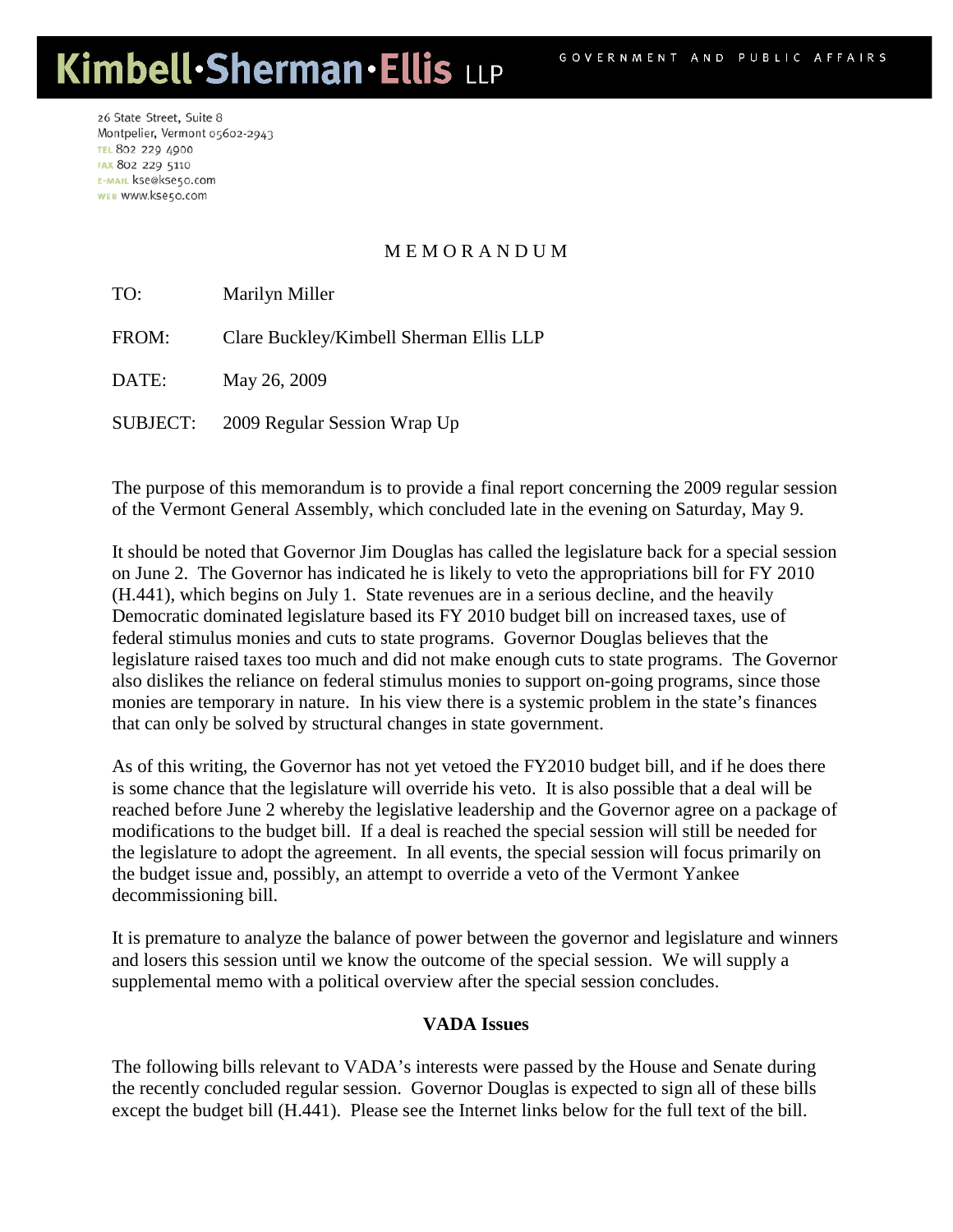**Motor Vehicle Franchise Law Passes (S.51). Effective July 1, 2009. Attached is a sectionby-section summary of the bill. -** Arguably the most important bill to VADA members in decades, S.51, An Act Related to Vermont's Motor Vehicle Franchise Laws, passed the House and Senate this year thanks to the strong support of many lawmakers. After negotiating dozens of changes to the lengthy bill with the Alliance of Automobile Manufacturers, VADA battled both the automobile and motor home manufacturers through eight legislative committees, and succeeded in getting the bill passed on unanimous votes by the House and Senate. Key issues that VADA could not compromise on and succeeded in getting in the final bill include a provision prohibiting the practice of manufacturers charging a "warranty surcharge" on each vehicle sold in the state, a strong "dualling" provision, a provision requiring manufacturers to assume lease payments upon termination in certain circumstances and strong vehicle buy back provisions. Significantly, the transportation board, rather than the superior court, will begin hearing franchise law disputes between dealers and manufacturers starting July 1, 2009. Dealers and manufacturers will be assessed annual fees to cover the board's costs. Governor Douglas is expected to sign the bill on June 1st. <http://www.leg.state.vt.us/docs/2010/bills/Passed/S-051.pdf>

**DMV Fees Increased/Transportation Bill (H.438)** – The FY10 transportation bill contains a \$549 million spending plan that includes just over \$9 million in increased department of motor vehicle fees and \$12.8 million in new gas tax revenue from a 2 percent tax on the wholesale price of gasoline and a 3 cent per gallon tax on the sale of diesel fuel. The DMV fee increases include vehicle registration, in transit plates, inspection sticker fees, title certificates and lien fees, to name a few, as well as an increase in the cap on purchase and use tax for trucks and a new "DMV Warranty fee" of \$5 per new vehicle sold to support the lemon law board. Attached is a summary of the DMV fee increases contained in the final bill. Governor Douglas's proposal to require inspections of vehicles every other year instead of every year did not make it into the final bill. VADA along with the law enforcement community opposed this proposal mainly due to public safety concerns. <http://www.leg.state.vt.us/docs/2010/bills/Passed/H-438.pdf>

**An Act Related to the Sale of Engine Coolants and Antifreeze (H.6) –** This bill prohibits any engine coolant or antifreeze from being sold in Vermont after January 1, 2011, unless it contains a bittering agent called denatonium benzoate. The purpose of this bill is to make engine coolant or antifreeze unpalatable to dogs and other animals that sometimes drink it and die. Inventory purchased by retailers before January 1, 2011, that does not contain the bittering agent may be sold off. The bill also exempts the sale of a motor vehicle that contains engine coolants and antifreeze. The bill is effective May 12, 2009, the date the Governor signed it into law. <http://www.leg.state.vt.us/docs/2010/bills/Passed/H-006.pdf>

**Vehicles Exempt from New Ban on Products Containing Flame Retardants (H.444) -** This is a lengthy health care reform bill but at the end of the session the Senate added a bill related to flame retardants to this bill. Senate Section 46 mirrors [S.109,](http://www.leg.state.vt.us/docs/2010/bills/Senate/S-109.pdf) a flame retardant bill. It was added by the Senate as S.109, which passed the Senate 30-0, was stalled in the House. It bans the sale of all products containing two types of brominated flame retardants, "OCTA" and "PENTA," effective July 1, 2010. It also bans the sale of mattresses, upholstered furniture, computer cases and TVs that contain the more commonly used, and arguably safer "DECA" brominated flame retardant. The ban on DECA containing mattresses and upholstered furniture is effective July 1, 2010, but does not apply to inventory of those items acquired prior to July 1, 2009. The ban on computer cases and TVs containing DECA is effective July 1, 2012, but does not apply to inventory of those items acquired prior to July 1, 2009. **The sale or resale of used products**